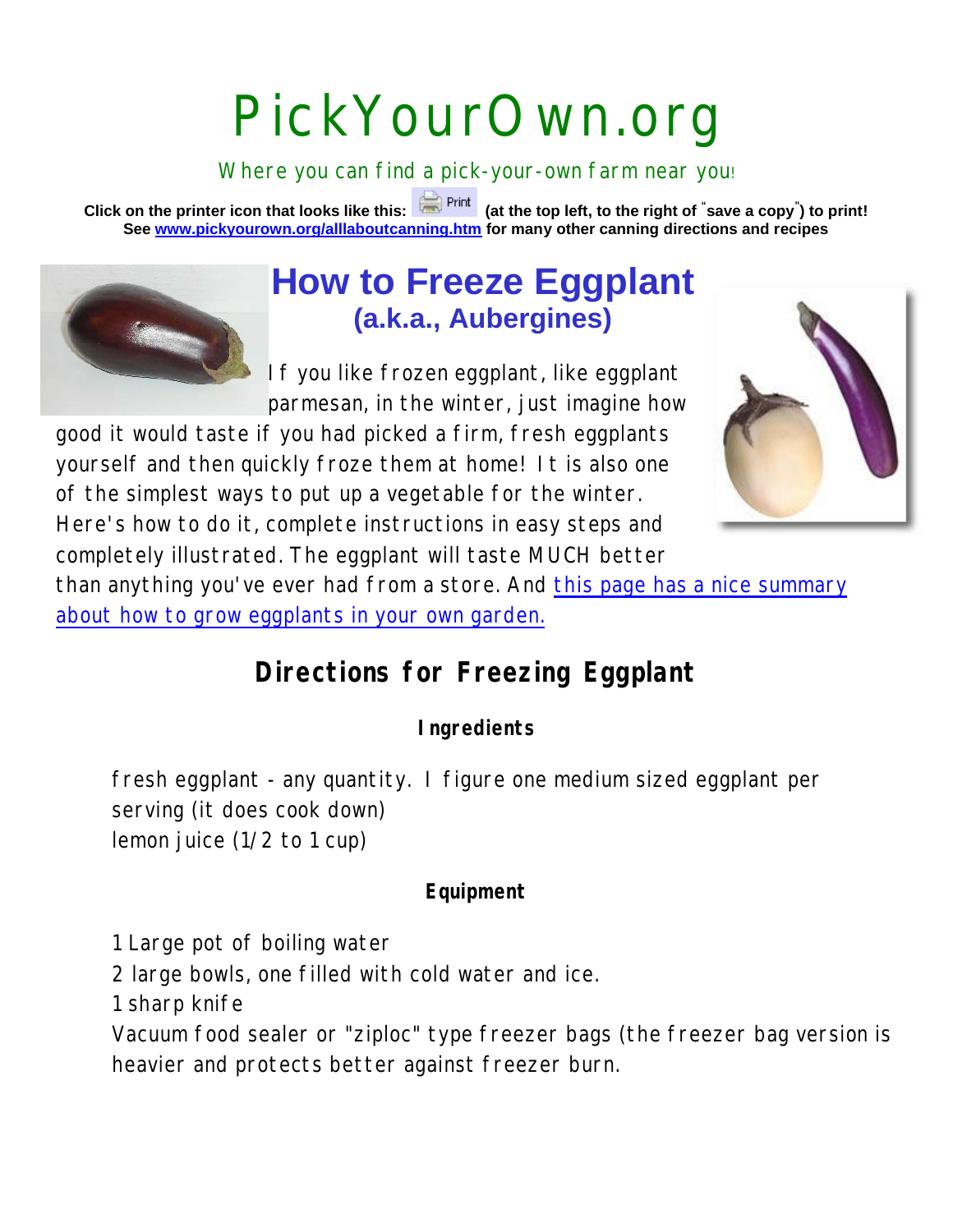## **Instructions**

**Step 1 - Get yer eggplant!**

Start with fresh eggplant - as fresh as you can get. If there is a delay between harvesting and freezing, put it in the refrigerator or put ice on it. Harvest before the seeds become mature and when color is



still uniformly dark. Some varieties and size freeze better than others. Like many vegetables, eggplants do become soft after freezing and shed water as the cell walls rupture. The traditional black varieties hold up a bit better than the purple Chinese and Thai types, but in many dishes (like Indian baigan bharta) it won't matter.

**Step 2 - Wash the eggplant!**

I'm sure you can figure out how to rinse the eggplant in plain cold or lukewarm water.



**Step 3 - Peel and slice the eggplant**

Just take a sharp knife and cut of both ends (about 1/4 of an inch, or half the width of an average woman's little finger). Then peel the eggplant =- an ordinary vegetable peeler works best.

**Step 4 - Slice the eggplant**

Slice 1/3-inch thick slices.

Prepare quickly, (if you leave it sit cut for more than a half hour, it will start to discolor). Do enough eggplant for one blanching at a time.



**All images and text Copyright © Benivia, LLC 2007, 2008, 2009 All rights reserved.** Page 2 of 6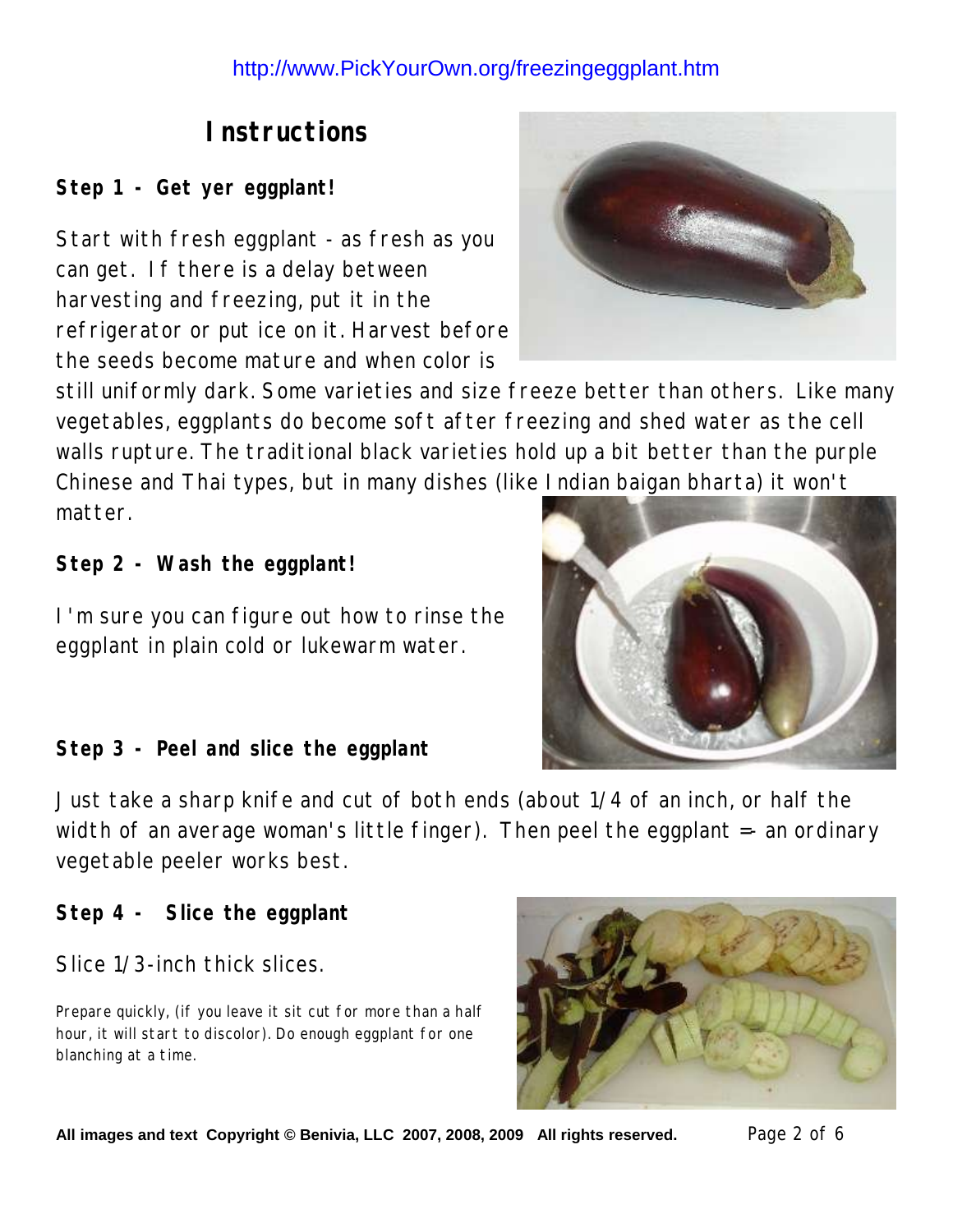**Step 5 - Get the pots ready**

Get the pot of boiling water ready (about 2/3 filled), and add 1/2 cup of lemon juice to each gallon of water. Also get a LARGE bowl of ice and cold water ready to receive the eggplant after blanching.

**Step 6 - Blanch the eggplant.** 



that, over time, break down the destroy nutrients and change the color, flavor, and texture of food during frozen storage. eggplant requires a brief heat treatment, called **blanching, in boiling water or steam**, to destroy the enzymes before freezing. Cook (blanch) the eggplant for

4 minutes.

Begin counting the blanching time as soon as you place the eggplant in the boiling water. Cover the kettle and boil at a high temperature for the required length of time. You may use the same blanching water several times (up to 5). Be sure to add more hot water from the tap from time to time to keep the water level at the required height.



**Step 7 - Cool the eggplant**

Remove the eggplants from the boiling water with a slotted spoon and place in ice water to cool for about 5 minutes (until



**All images and text Copyright © Benivia, LLC 2007, 2008, 2009 All rights reserved.** Page 3 of 6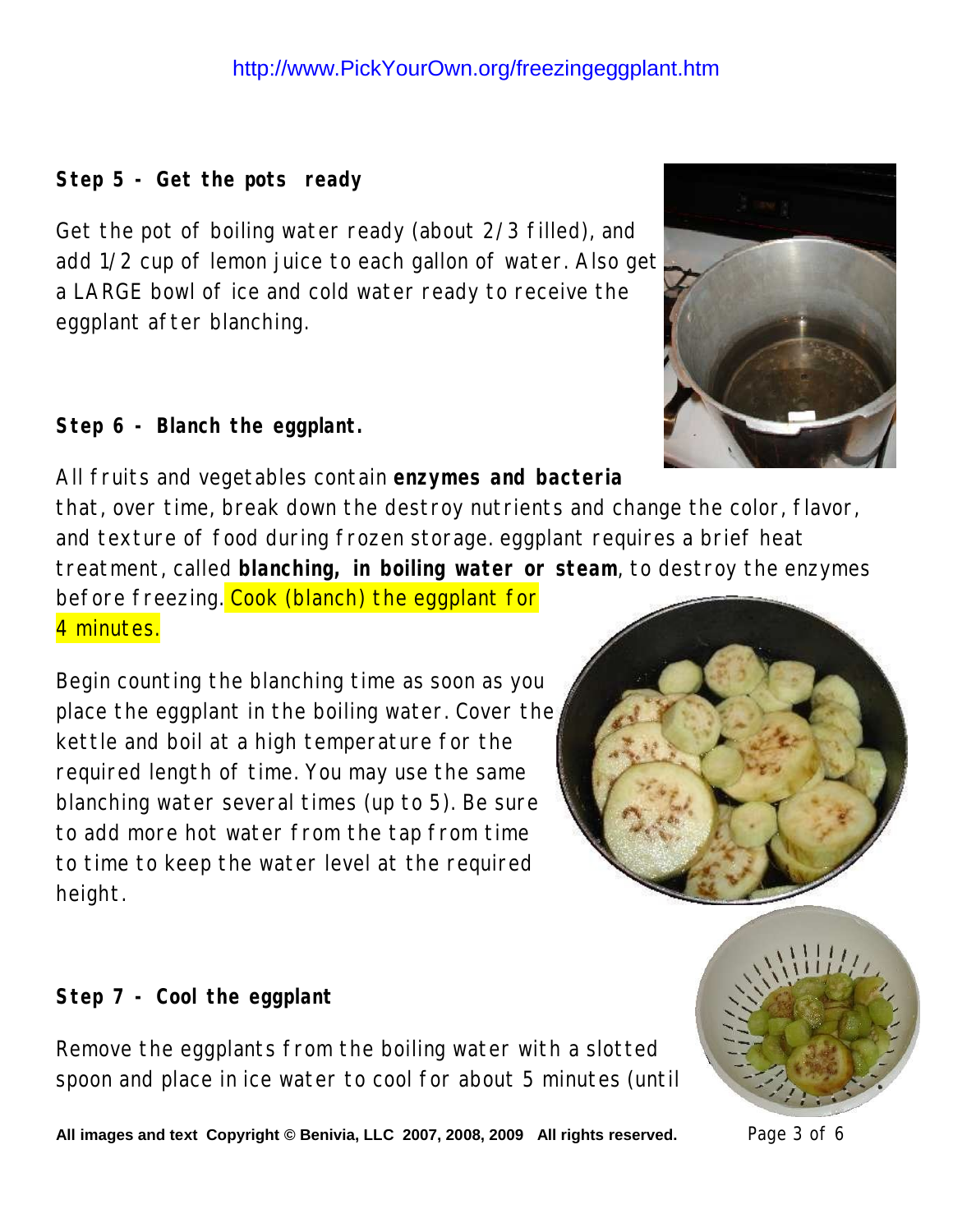cold).

Cooling them quickly prevents overcooking. Keep adding more ice as needed.

Drain thoroughly (2 or 3 minutes)

If you plan to make eggplant parmesan later, you can now batter dip the slices, coat them with bread crumbs wrap in wax paper and proceed to step 7.



#### **Step 7 - Bag the eggplant**

I love the FoodSavers (see this page for more

information) with their vacuum sealing! I am not paid by them, but these things really work. If you don't have one, ziploc bags work, too, but it is hard to get as much air out of the bags. remove the air to prevent drying and freezer burn. **TIP:** If you don't a vacuum food sealer to freeze foods, place food in a Ziploc bags, zip the top shut but leave enough space to insert the tip of a soda straw. When straw is in place, remove air by sucking the air out.

To remove straw, press straw closed where inserted and finish pressing the bag closed as you remove straw.

If you want slices for frying later; pack the drained slices with plastic wrap between slices. That will help to keep them from sticking to each other.

**Note:**

If the eggplant is very wet, after draining it, just put it in the food saver bag and freeze it (unsealed and upright) in your freezer. THEN, several hours later or the next day, when it is frozen, you can seal it with no mess!

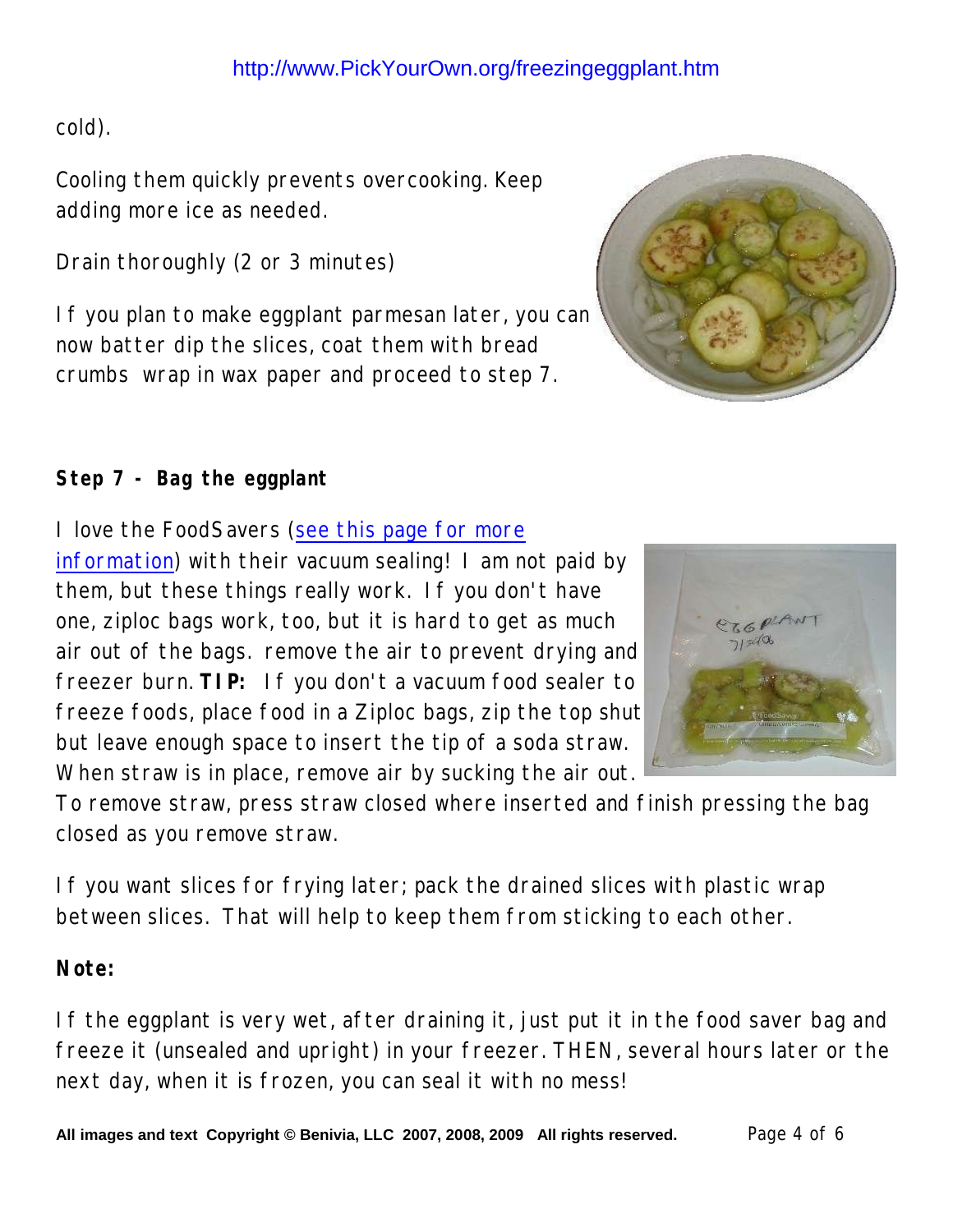#### **Step 8 - Done!**

Pop them into the freezer, on the quick freeze shelf, if you have one!



**Tips:**

- Harvest the eggplant at its peak maturity (firm, not limp or old)
- Process promptly after harvesting, or keep cooled in the fridge or with ice until then.
- This page has a recipe for Lemon-Dilled Eggplant and Summer Squash

**Frequently Asked Questions**

1. How long can they be frozen?

It depends upon how cold is your freezer and how you packed them. Colder (deep freezes) are better than frost free compartments, which actually cycle above freezing (that's how they melt the ice). Vacuum packing results in longer storage capability, too. Thicker bags also help prevent freezer burn.

In general, up to 9 months in a ziploc bag in an ordinary freezer, and 14 months in a deep freeze in a vacuum packed bag. After that, they beans won't make you sick; they just won't taste a s good.